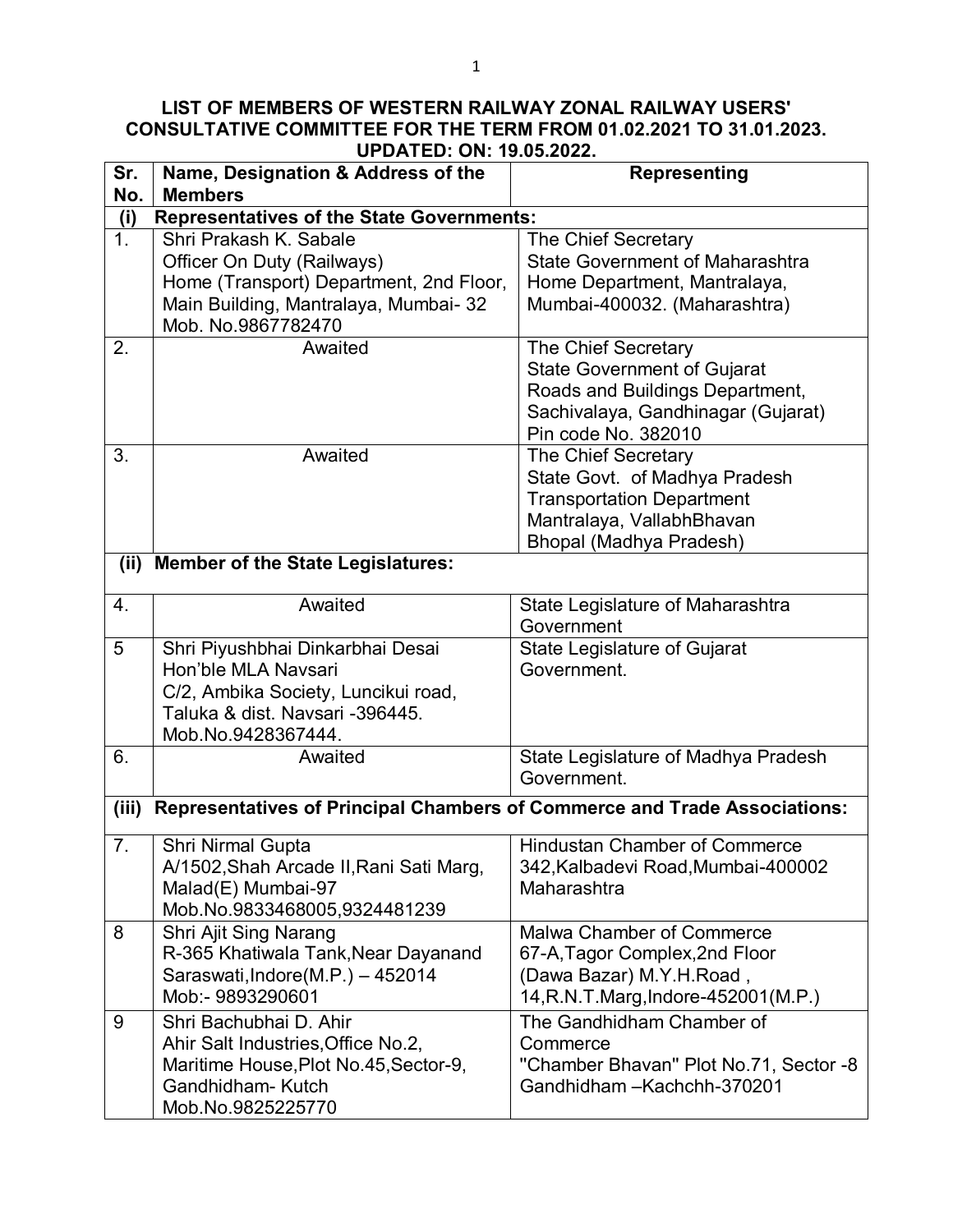| 10   | Shri Jayprakash C. Doshi                             | <b>Chamber of Commerce and Industries</b>    |
|------|------------------------------------------------------|----------------------------------------------|
|      | 428, Shraddha Saburi, Opposite                       | Mahua                                        |
|      | Telephone Office, Mota Jadra Road,                   | Chamber building, Darbar Gadh,               |
|      | Mahuva-364290 Distt.Bhavnagar                        | Mahuva -361290                               |
|      | Mob.No.9974329635                                    |                                              |
| 11   | Shri Nimesh V. Mehta                                 | The Baroda Grain Merchant Association        |
|      | House No.1, Nilamber Palms, Bhayali-                 | Vadodara                                     |
|      | Priya Talkies Road, Bhayali,                         | Nimesh Mehta House No.1, Nilamber            |
|      | Vadodara-391410                                      | Palms, Bhayali-Priya Talkies Road,           |
|      | Mob.No.9825011483                                    | Bhayali Vadodara                             |
| (iv) | <b>Representatives of Agricultural Associations:</b> |                                              |
| 12   | Shri Kishorbhai Bhanabhai Patel                      | Agriculture Association Govt. of Gujarat     |
|      | Village-Bhagad, Tal-Gandevi,                         |                                              |
|      | Distt. Navsari -396360                               |                                              |
|      | Mob.No.9925022254                                    |                                              |
| 13   | Awaited                                              | Agriculture Association Govt. of Madhya      |
|      |                                                      | Pradesh                                      |
|      |                                                      |                                              |
| (v)  | <b>Representatives elected from DRUCC:</b>           |                                              |
| 14   | Awaited                                              | <b>Elected from Divisional Railway Users</b> |
|      |                                                      | Consultative Committee, Mumbai Central       |
| 15   | Awaited                                              | <b>Elected from Divisional Railway Users</b> |
|      |                                                      | Consultative Committee, Vadodara.            |
| 16   | Awaited                                              | <b>Elected from Divisional Railway Users</b> |
|      |                                                      | Consultative Committee, Ratlam.              |
| 17   | Shri Hitendra R. Vasant                              | <b>Elected from Divisional Railway Users</b> |
|      | 30, Asopalav Bunglows,                               | Consultative Committee, Ahmedabad.           |
|      | Near Gram Panchayat Office,                          |                                              |
|      | Thaltej, Ahmedabad-380059                            |                                              |
|      | Mob.No.9825006789                                    |                                              |
| 18   | Shri ParthivKumar Ganatara                           | <b>Elected from Divisional Railway Users</b> |
|      | Krinashray Bungalow No.A/19, Nalanda                 | Consultative Committee, Rajkot.              |
|      | society Street No.4 Kotecha chowk,                   |                                              |
|      | Kalawad Road Rajkot 360001.                          |                                              |
|      | Mob. No. 09825478877.                                |                                              |
| 19   | Shri Kiran M.Gandhi                                  | <b>Elected from Divisional Railway Users</b> |
|      | 15/B, Sai-Baba society, Tilak Nagar, B/h             | Consultative Committee, Bhavnagar            |
|      | Mahila collage, Near Police quarter                  |                                              |
|      | <b>Bhavnagar</b>                                     |                                              |
|      | Mob.No. 9879503232                                   |                                              |
| (vi) | Representatives of the public sector undertakings:   |                                              |
| 20   | Shri V. R. Reddy                                     | Dindayal Port Trust, (KPT)                   |
|      | Dy. Chief Engineer, Deendayal Port                   | Govt. of India Ministry of Shipping          |
|      | Trust, Room. No. 14, ground floor,                   | Administrative Office, Post Box No.50.       |
|      | Administrative Office Building, Deendayal            | Gandhidham, Kutch-370201 (Gujarat)           |
|      | Port Trust, Gandhidham-370 201.                      |                                              |
|      | Mob. No. 09825227038                                 |                                              |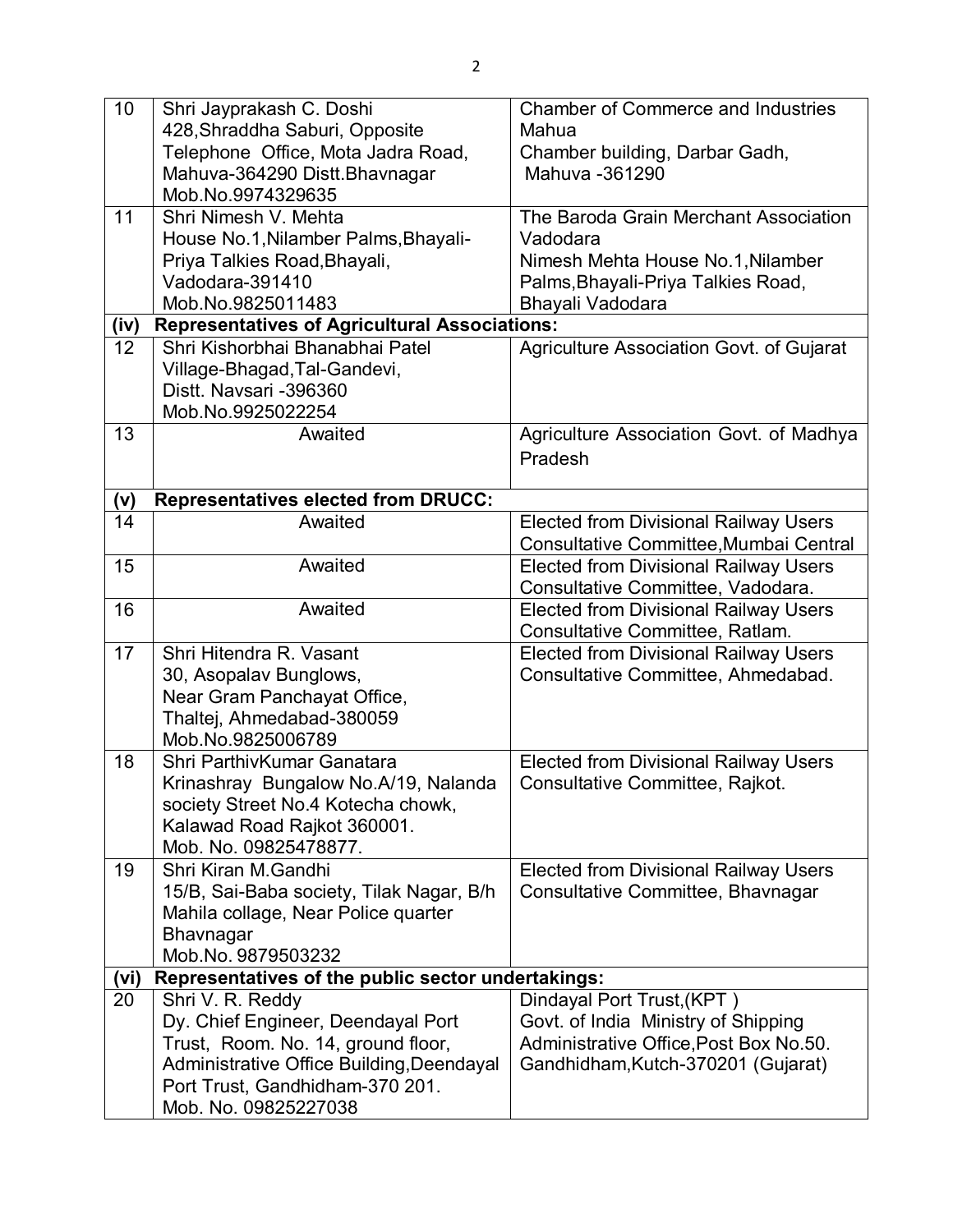| 21   | Shri Pravendra Singh                                          | <b>KRIBHCO</b>                            |
|------|---------------------------------------------------------------|-------------------------------------------|
|      | (Additional General                                           | D-916, KRIBHCO Township,                  |
|      | Manager, Production)                                          | P.O.Kribhco Nagar, Dstt.Surat-394515      |
|      | D-904, KRIBHCO Nagar, P.O. KRIBHCO                            | (Gujarat)                                 |
|      | NAGAR, Surat 394515(Gujarat)                                  |                                           |
|      | Mob.No.9978447455                                             |                                           |
|      | (vii) Representatives of Passenger Associations:              |                                           |
| 22   | Shri Shiv Kanodia                                             | Bhartiya Rail Pravasi & Welfare           |
|      | 49, Ameeta, Opp. Y.B. Chavan Centre,                          | Association                               |
|      | Near Mantralaya, Nariman Point,                               | 57, Dadiseth Agyari Lane, Off. No. 4,     |
|      | Mumbai-400 021.                                               | Kalbadevi Road Mumbai-400002              |
|      | Mob.No.9821181339                                             |                                           |
| 23   | Smt. Neemal Bhavesh Desai                                     | South Gujarat Railway                     |
|      | 2381, Vadi Street, Gadkari Marg, Near                         | <b>First Class Passengers Association</b> |
|      | Central Bank of India, Navsari -396445                        | Plot.No.173, Mota Borsara Village         |
|      | Mob.No.9825371178                                             | Road, Kim. Distt. Surat (Gujarat)         |
| 24   | Shri Vijay Agarwal                                            | Rail Upbhokta Sangh                       |
|      | 87-Sardar Vallabh bhai Patel Marg,                            | "Prathavi Kamal" 119,                     |
|      | Budhwaariya, Ujjain(M.P.)-456006                              | Sr.MIG, Vyasnagar, Rishinagar Vistaar,    |
|      | Mob.No.9425092017                                             | Ujjain -456010 (Madhya Pradesh)           |
|      | (viii) Hon'ble MPs: On ZRUCC 10 Members of Parliaments        |                                           |
|      | (7 from LokSabha and 3 from RajyaSabha).                      |                                           |
| 25   | Shri Vinod Chavda                                             | Hon'ble Member of Parliament              |
|      |                                                               | (LokSabha)                                |
| 26   | Smt. Darshana Vikram Jardosh                                  | Hon'ble Member of Parliament              |
|      |                                                               | (LokSabha)                                |
| 27.  | Dr(Prof.) Kirit Premjibhai Solanki                            | Hon'ble Member of Parliament              |
|      |                                                               | (LokSabha)                                |
| 28   | Dr. Heena Vijay Kumar Gavit                                   | Hon'ble Member of Parliament              |
|      |                                                               | (LokSabha)                                |
| 29   | Shri Mohanbhai Kalyanji Kundariya                             | Hon'ble Member of Parliament              |
|      |                                                               | (LokSabha)                                |
| 30   | Smt. Poonamben Hematbhai Maadam                               | Hon'ble Member of Parliament              |
|      |                                                               | (LokSabha)                                |
| 31   | Shri Anil Firojiya                                            | Hon'ble Member of Parliament              |
|      |                                                               | (LokSabha)                                |
| 32   | Shri Jugalsinh Mathurji Lokhandwala                           | Hon'ble Member of Parliament              |
|      |                                                               | (RajyaSabha)                              |
| 33   | Shri Amin Narhari Hirabhai                                    | Hon'ble Member of Parliament              |
|      |                                                               | (RajyaSabha)                              |
| 34   | Shri Kanakamedala Ravindra Kumar                              | Hon'ble Member of Parliament              |
|      |                                                               | (RajyaSabha)                              |
| (ix) | Nominee of Hon'ble Union Ministers from LokSabha/ RajyaSabha: |                                           |
| 35   | Shri Gaurav Ajmera                                            | <b>Union Ministers Nominee.</b>           |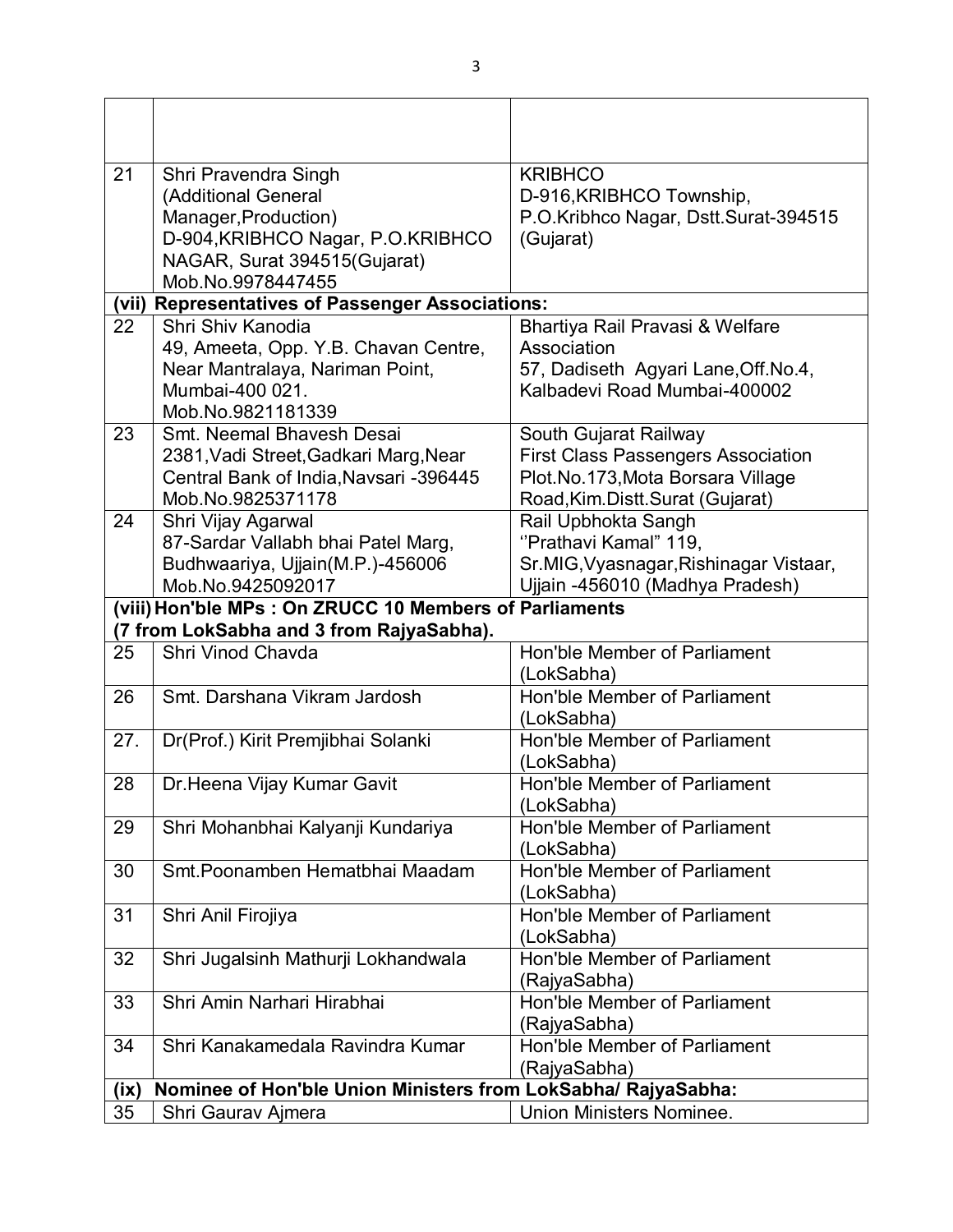|                         | 38, Ram Mohalla Ratlam                                                      | Dr. Thawarchan Gehlot                                         |
|-------------------------|-----------------------------------------------------------------------------|---------------------------------------------------------------|
|                         | Distt. Ratlam-457001                                                        | Hon'ble Minister of Social Justice and                        |
|                         | Mob.No.9425103622                                                           | Empowerment.                                                  |
| 36                      | Shri Manish R. Bhatt                                                        | <b>Union Ministers Nominee.</b>                               |
|                         | D-501, Shyamalkunj-1, Behind Aryashree                                      | Shri Parshottam Rupala                                        |
|                         | Society, Opp Jivraj Park, Nanamova                                          | Minister<br>of<br>Agriculture<br>Hon'ble<br>&                 |
|                         | Road, Rajkot-360004                                                         | Formers Welfare.                                              |
|                         | Mob.No.8917099999                                                           |                                                               |
|                         |                                                                             |                                                               |
| 37                      | Shri Chandubhai G D Patel                                                   | <b>Union Ministers Nominee.</b>                               |
|                         | D-102, Shanti Niketan Society, Gurukul                                      | <b>Shri Amit Shah</b>                                         |
|                         | Road, Memnagar, Ahmedabad-380052                                            | Hon'ble Home Minister                                         |
|                         | Mob.No.9601259041                                                           |                                                               |
| 38                      | Shri Rajendrasinh Mulubha Jhala                                             | <b>Union Ministers Nominee.</b>                               |
|                         | R.M. Jhala (MOS-Ayush, Rly Matters                                          | Dr. Munjapara Mahendrabhai                                    |
|                         | Officers)<br>80, Feet Road, Vimalnath Society, 1                            | Ministry of Women and Child                                   |
|                         | S.S. Park-Surendranagar - 363001                                            | Development                                                   |
|                         | Mob.No.9104910409                                                           | Ministry of Ayurveda, Yoga and                                |
|                         |                                                                             | Naturopathy, Unani, Siddha and<br>Homoeopathy (AYUSH)         |
| 39                      | Awaited                                                                     | <b>Union Ministers Nominee.</b>                               |
|                         |                                                                             |                                                               |
| 40                      | Awaited                                                                     | Union Ministers Nominee.                                      |
|                         |                                                                             |                                                               |
|                         |                                                                             |                                                               |
| (x)                     | Member nominated by General Manager in "Special Interest" category:         |                                                               |
| 41                      |                                                                             |                                                               |
|                         | Awaited                                                                     | Special Interest "GM, s Nominee"                              |
|                         |                                                                             |                                                               |
| (x <sub>i</sub> )<br>42 | <b>Representative of Consumer Protection Organization:</b>                  | <b>Consumer Protection Council</b>                            |
|                         | Shri Narsingh Agrawal                                                       |                                                               |
|                         | Plot No.325, Ward No.12/B<br>P.O.Box.No.77 Gandhidham                       | Plot No.325, Ward No.12/B<br>P.O.Box.No.77 Gandhidham (Kutch) |
|                         | Kutch)-370201, Mob.No.9825226000                                            |                                                               |
|                         | (xii) Members nominated by Hon'ble Minister in "Special Interest" category: |                                                               |
| 43                      | Shri Jignesh Maru                                                           | <b>Special Interest</b>                                       |
|                         | B-2004, Matoshri Pearl CHS Ltd, Sitaram                                     |                                                               |
|                         | Keer Marg, Nea Kakad Industries Mahim                                       |                                                               |
|                         | Mumbai-400016                                                               |                                                               |
|                         | Mob.No.9819000540                                                           |                                                               |
| 44                      | Shri Thakur Virendra Singh Jaisingh                                         | <b>Special Interest</b>                                       |
|                         | 999/3, Kamlesh Park Soceity,                                                |                                                               |
|                         | Maheshwari Nagar, Rajendra Park Road                                        |                                                               |
|                         | Odhav, Ahmedabad-382415                                                     |                                                               |
|                         | Mob.No.9426034867                                                           |                                                               |
| 45                      | Shri Dinesh Karia                                                           | <b>Special Interest</b>                                       |
|                         | 39, Shrimad Park, Behind Big Biter                                          |                                                               |
|                         | <b>Restaurant, Race Cource Ring</b><br>Road, Rajkot-360001                  |                                                               |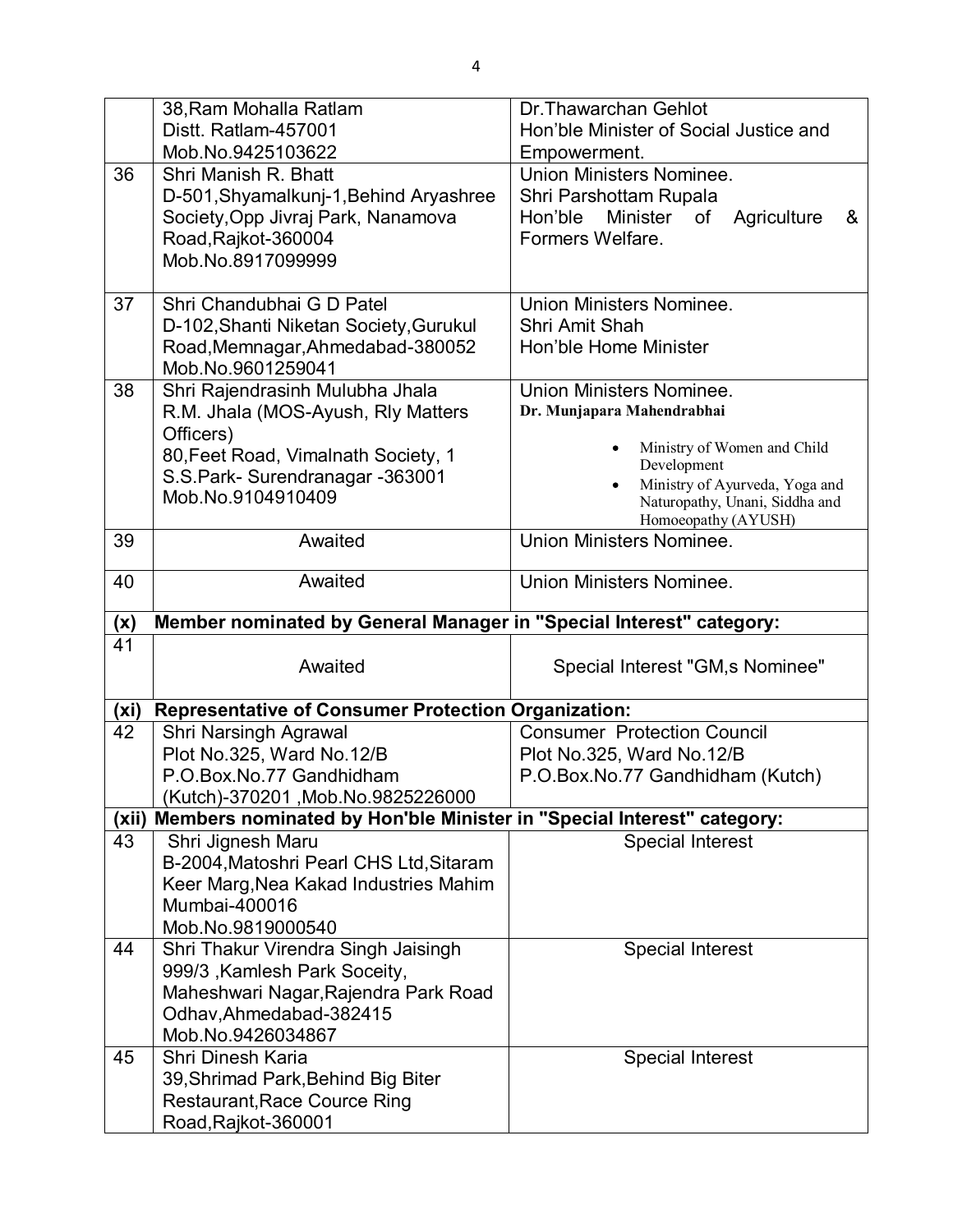|     | Mob.No.9624035935                          |                         |
|-----|--------------------------------------------|-------------------------|
|     |                                            |                         |
|     |                                            |                         |
| 46  | Shri Jigar Tarachand Chheda                | <b>Special Interest</b> |
|     | Kalapuran Soceity, Bhuj-Madhapar           |                         |
|     | Highway, Bhuj-Kutch.-370020                |                         |
|     | Mob.No.8000010000                          |                         |
| 47  | Shri Prathviraj Singh                      | <b>Special Interest</b> |
|     | Vill. Rajapur Post Gadkhajuria Tehsil      |                         |
|     | Sonekutch, Distt. Dewas. (M.P.)-455118     |                         |
|     | Mob.No.9926792881                          |                         |
| 48  | Shri Ajay Jhalani                          | <b>Special Interest</b> |
|     | Flat No.C-202, Palm Beach                  |                         |
|     | Residency, Palm Beach Road, Sector -4      |                         |
|     | Nerul, Navi Mumbai-400706                  |                         |
|     | Mob.No.9820121221,7021909026               |                         |
| 49  | Shri Zala Vinaysinh Bavansang              | <b>Special Interest</b> |
|     | Sunsar TA:Chamnsama,<br>Distt.Patan-384225 |                         |
|     | Mob.No.9925755000                          |                         |
| 50  | Shri Kishor Kumar Dhirajlal Shekh          | <b>Special Interest</b> |
|     | 419, Royal Complex, Hujur Payga Road       |                         |
|     | Navapara, Bhavnagar, Gujarat. - 364001     |                         |
|     | Mob.No.9426246315                          |                         |
| 51  | Shri Satish Ukabhai Maisuriya              | <b>Special Interest</b> |
|     | 66-Hemkunj                                 |                         |
|     | Soceity, Matavadi, L.H. Road, Varachhc,    |                         |
|     | Surat-395009                               |                         |
|     | Mob.No.9879974288                          |                         |
| 52. | Shri Bipinchandra Virambhai Patel          | <b>Special Interest</b> |
|     | B-2,204-Sarthak Residency, Opp: SMC        |                         |
|     | Community Hall, Near: L.P. Savani          |                         |
|     | School, Pal-Palanpur Road,                 |                         |
|     | Surat-395009                               |                         |
|     | Mob.No.9909590009                          |                         |
| 53. | Shri Kinjanbhai D. Patel                   | <b>Special Interest</b> |
|     | Timba Sheri, Opp Old Civil                 |                         |
|     | Court, Dahegam, Gandhinagar, Gujarat       |                         |
|     | Mob.No.8980813999                          |                         |
| 54. | Shri Mahendra Gadiya                       | <b>Special Interest</b> |
|     | 119, Senior M.I.G, Vyas Nagar,             |                         |
|     | Ujjain- 456010(M.P.)                       |                         |
|     | Mob.No.9425093595                          |                         |
| 55  | Shri Santosh Tiwari                        | Special Interest        |
|     | B-53, Parshuram Nagar Society, Natraj      |                         |
|     | Township Road, Siyajiganj,                 |                         |
|     | Vadodara-390005                            |                         |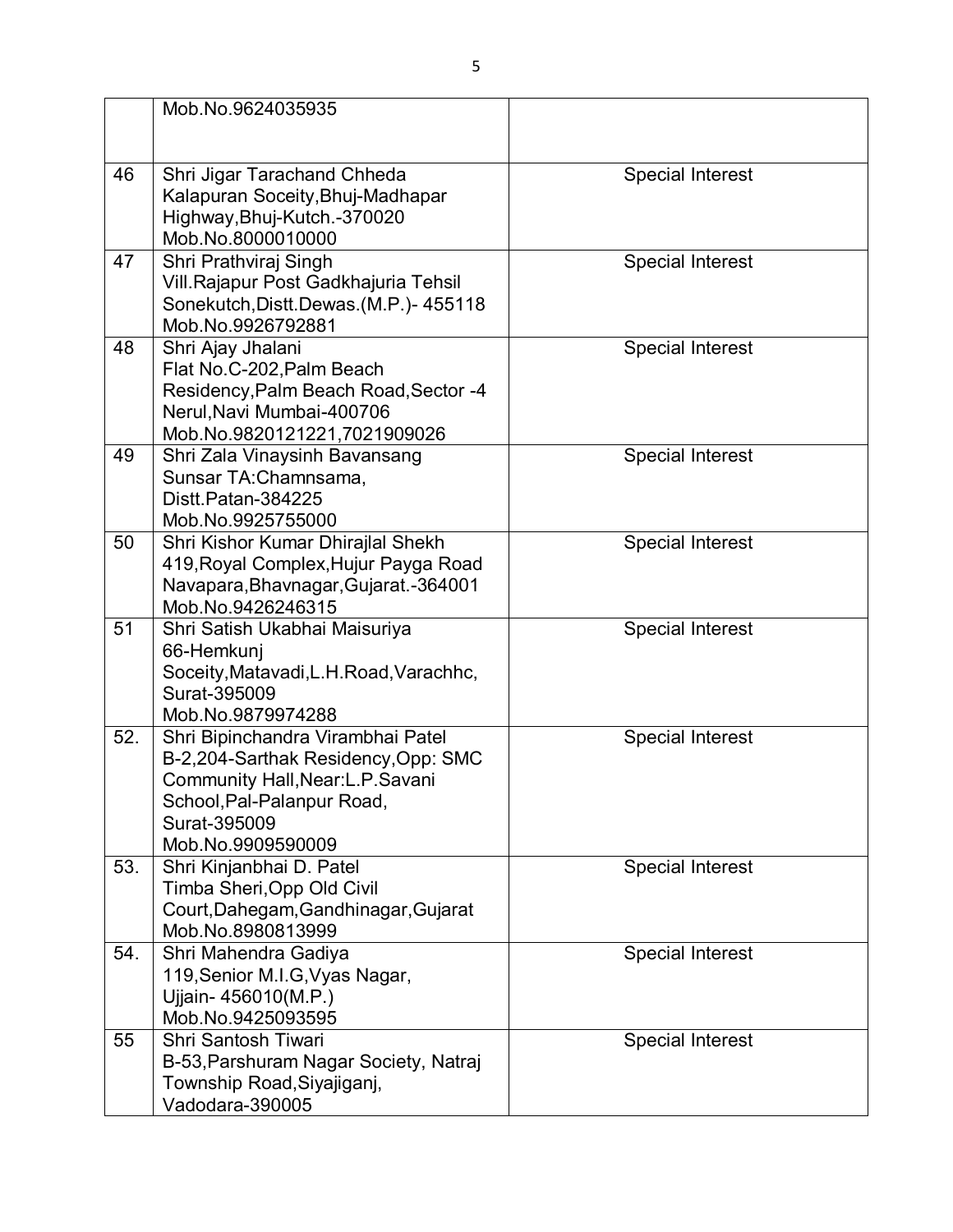|    | Mob.No.9879506582,9409306880                                                                                                                                   |                         |
|----|----------------------------------------------------------------------------------------------------------------------------------------------------------------|-------------------------|
| 56 | Shri Pankaj Sopan Sanykar<br>Sayankar Complex, Ward No.6,<br>Boregaon, Wardha, Maharashtra-442001<br>Mob.No.9422143955                                         | <b>Special Interest</b> |
| 57 | <b>Shri Mayur Overseer</b><br>201, Krishna Apartments, Road No.8,<br>Near Purnima Hospital, Daulatnagar,<br>Borivali(East), Mumbai-400066<br>Mob.No.9869323781 | <b>Special Interest</b> |
| 58 | Shri Harish Chandra Kalal<br>312, Shri Kisan Niwas, Senavasa, Tehsil-<br>Ghathol, Zila-Baswada,<br>Rajasthan-327023<br>Mob.No.9414102460                       | <b>Special Interest</b> |
| 59 | Shri Shivlahri Sharma<br>R/o 32/4, T.I. T. Building, Indra<br>Nagar, Ratlam Pin-457001<br>Mob.No.9406634414                                                    | <b>Special Interest</b> |
| 60 | Shri Rakesh Coelho<br>R/o L351, Tarapore Towers<br>CHSL, Adarsh Nagar, Off New Link<br>Road, Oshiwara, Andheri (W), Mumbai-53<br>Mob.No.9821067492             | <b>Special Interest</b> |
| 61 | Shri Suhas Rajaram Adiwarek<br>A17, Shivekrupa, Daulat Nagar CHS<br>Ltd, Shri Ram Mandir<br>Road, Kherwadi, Bandra(E)-400051<br>Mob.No.9869210552              | Special Interest        |
| 62 | Shri Raj Narayan Yadav<br>13, Shakti Nagar Seva Sangh<br>CHS, Shakti Nagar, Beharam<br>Baugh, Jogeshwari (W)-400102<br>Mob.No.9870401057                       | <b>Special Interest</b> |
| 63 | Shri Siddhart Sonu Gamre<br>6/59, New Police Line, M.P. Mills<br>Compound, Tardeo, Mumbai-400034<br>Mob.No.9820076899                                          | <b>Special Interest</b> |
| 64 | <b>Shri Rakesh Shah</b><br>A-602, Shilp Residency, B/H, Siddhi<br>Vinayak Temple, opp. SMC Water<br>Tank, Vesu, Surat-7,<br>Mob.9825106666                     | <b>Special Interest</b> |
| 65 | Shri Kishor Vaghela<br>A/13, Bhagyalakshami                                                                                                                    | <b>Special Interest</b> |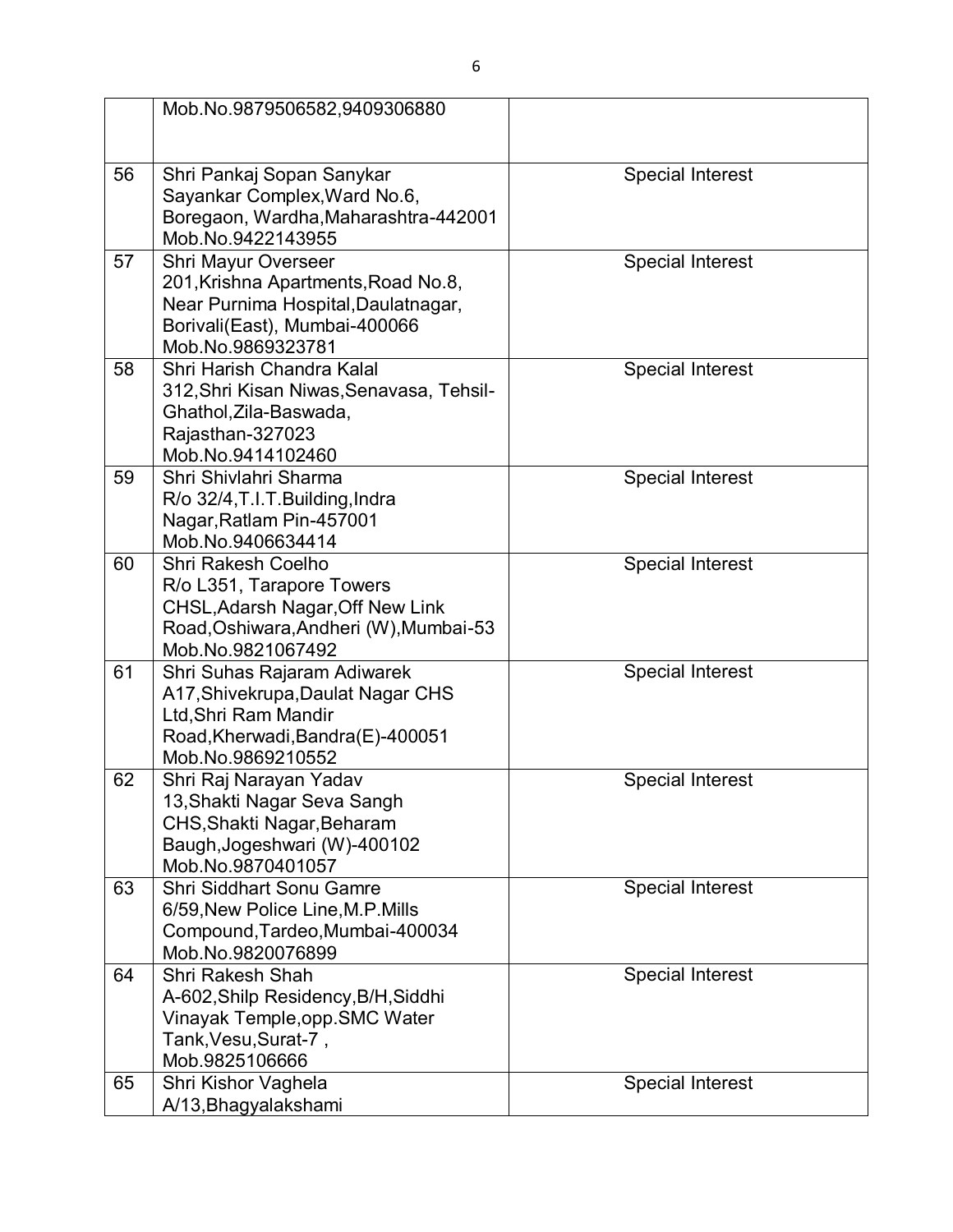|    | Society/H.Bhikshuk                                      |                         |
|----|---------------------------------------------------------|-------------------------|
|    | Gruh, Ramnagar, Choryasi, Surat-395005                  |                         |
|    | Mob.No.9723947357                                       |                         |
| 66 | Shri Shankarbhai Rathva                                 | <b>Special Interest</b> |
|    | "Jigar" Gurukrupa Society, Near Jakat                   |                         |
|    | Naka, At. Chhot Udepur,                                 |                         |
|    | Distt.Chhota Udepur-391165                              |                         |
|    | Mob.No.9426375001                                       |                         |
| 67 | Shri Kapilbhai Kotecha                                  | <b>Special Interest</b> |
|    | <b>Chandan Automobiles Near Harish</b>                  |                         |
|    | <b>Talkies S.V.P. Road Porbandar</b>                    |                         |
|    | Distt.Porbandar-360575                                  |                         |
|    | Mob.No.9825230253                                       |                         |
| 68 | Shri Harshadbhai D. Dave                                | <b>Special Interest</b> |
|    | 3455, Patel Park-2, B/H. Dhobi Samaj                    |                         |
|    | Vadi, Kadiyabid Bhavnagar-364002                        |                         |
|    | Mob.No.9429639459,9426451303                            |                         |
| 69 | Shri Vinaybhai Shukla                                   | <b>Special Interest</b> |
|    | 30-31, Harinagar-1, Udhana,                             |                         |
|    | Surat-394210                                            |                         |
|    | Mob.No.9925148489                                       |                         |
| 70 | Shri Bhratbhai Soni                                     | <b>Special Interest</b> |
|    | Aishwarya, Maninagar, Virani Nagar, At &                |                         |
|    | Ta.Nakhatrana,Distt. Kutch-370615                       |                         |
|    | Mob.No.9825225316                                       |                         |
| 71 | Dr. Jayantilal Rana                                     | Special Interest        |
|    | C/o Rikita Rana                                         |                         |
|    | 303 Nilkanth Residency, Bh. Yash                        |                         |
|    | Complex, Nr. Gotri Police Station, Geri                 |                         |
|    | Compound Road, Nr VishwasDuplex,                        |                         |
|    | Gotri . VADODARA                                        |                         |
|    | 390021Mob.No.9924300278                                 |                         |
| 72 | Shri Ranjitbhai Bhrambhatt                              | <b>Special Interest</b> |
|    | Kadva Sheri, Gotri Gam,                                 |                         |
|    | Vadodara-390021                                         |                         |
|    | Mob.No.9825802286                                       |                         |
| 73 | Smt. Ranjanba Gohil                                     | <b>Special Interest</b> |
|    | Village Gopalpura, Ta. Nandod,                          |                         |
|    | Distt.Narmada-393145                                    |                         |
|    | Mob.No.9712902567                                       |                         |
| 74 | Shri Rajesh Dave<br>61, CI Enclave, Chuna Bhatti, Kolar | <b>Special Interest</b> |
|    |                                                         |                         |
|    | Road, Bhopal-462016<br>Mob.No.9425606893                |                         |
| 75 |                                                         |                         |
|    | Shri Vijay Athwal<br>House No.1 Mausam                  | <b>Special Interest</b> |
|    |                                                         |                         |
|    | Colony, Bhadbhada Road, Nirala Nagar                    |                         |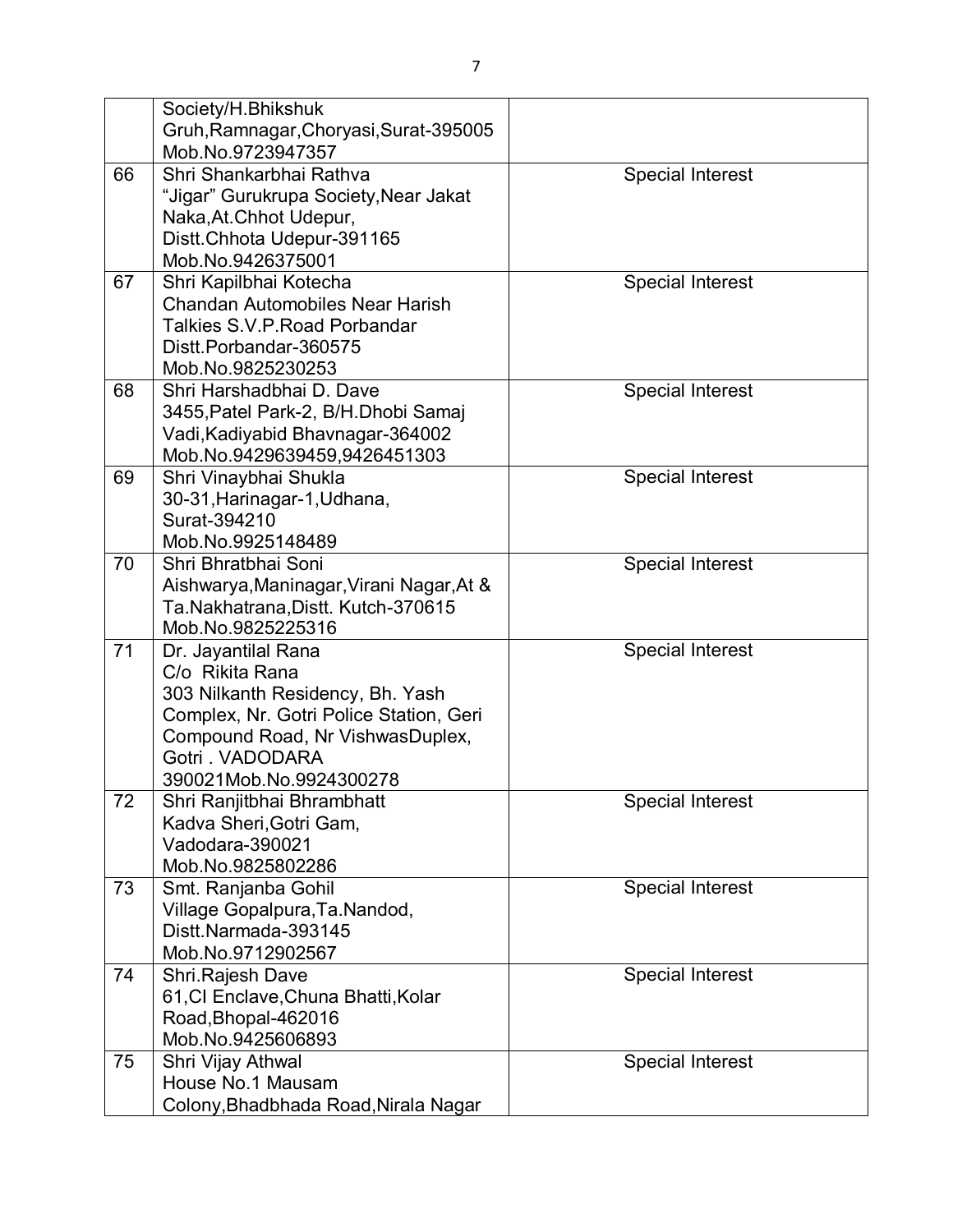|    | Bhopal T.T.Nagar(M.P.)                           |                         |
|----|--------------------------------------------------|-------------------------|
|    | Bhopal-462003                                    |                         |
|    | Mob.No.9993005187                                |                         |
| 76 | Shri Premchandra U Mishra                        | <b>Special Interest</b> |
|    | Prema Hospital, Ground Floor, Near               |                         |
|    | Dokmardi Bridge, Kelvani Road, Silvassa,         |                         |
|    | DNH-396230                                       |                         |
|    | Mob.No.9824139375                                |                         |
| 77 | Shri Ambalal B.Babariya                          | <b>Special Interest</b> |
|    | 101/102 B Dharam Complex                         |                         |
|    | B/H Gurudwara Chanod colony GIDC                 |                         |
|    | Vapi Bulsar Gujarat pin code 396195              |                         |
|    | Mo.o 9426770675, 9733139240,                     |                         |
|    | Mail Id:- ohmcosco@yahoo.in                      |                         |
|    |                                                  |                         |
| 78 | Shri Dignesh R. Parikh                           | <b>Special Interest</b> |
|    | 5, Nidhivan, Maa Gayatri Nagar-2,                |                         |
|    | Near Haweli, Bamroli Road,                       |                         |
|    | Godhra-389001 Dist-                              |                         |
|    | Panchmahal, (Gujarat)<br>Mob.No.9825331313.      |                         |
| 79 | Shri Kamlesh Shah                                | <b>Special Interest</b> |
|    | 104, Triveni Apartment,                          |                         |
|    | Near Poddar School,                              |                         |
|    | J.N. Road, Bhayandar (W)-401101                  |                         |
|    | Mob.No.09029251785                               |                         |
| 80 | Shri Komal Ravji Chheda                          | <b>Special Interest</b> |
|    | 41, Shweta Apartments, Devidas Road,             |                         |
|    | Borivali Road, Paschim Mumbai-400103             |                         |
|    | Mob.No.9702440849.                               |                         |
| 81 | <b>Shri Rashmikant Patel</b>                     | <b>Special Interest</b> |
|    | 7, Jivdaya Society, Radhanpur Road,              |                         |
|    | Mehsana-384002 (Gujarat)                         |                         |
|    | Mob.No.9067233493.                               |                         |
| 82 | <b>Shri Anil Patel</b>                           | <b>Special Interest</b> |
|    | 58, Snehkunj Society,                            |                         |
|    | Opp. Gayatri Eye Hospital Road,                  |                         |
|    | Mal Godown Road, Mehsana-384002                  |                         |
|    | Mob.No.9979568599.                               |                         |
| 83 | Shri Prakash Trivedi                             | <b>Special Interest</b> |
|    | 249, Vallabh Nagar Udayn Marg,                   |                         |
|    | Ujjain, M.P. - 456006                            |                         |
| 84 | Mob.No.9425195900, 9406801030.                   | <b>Special Interest</b> |
|    | Shri Raju Iyer<br>6, Sun Bunglows, Opp. Neminath |                         |
|    | Society, Near Uganda Society,                    |                         |
|    | Memnagar, Ahmedabad,                             |                         |
|    |                                                  |                         |